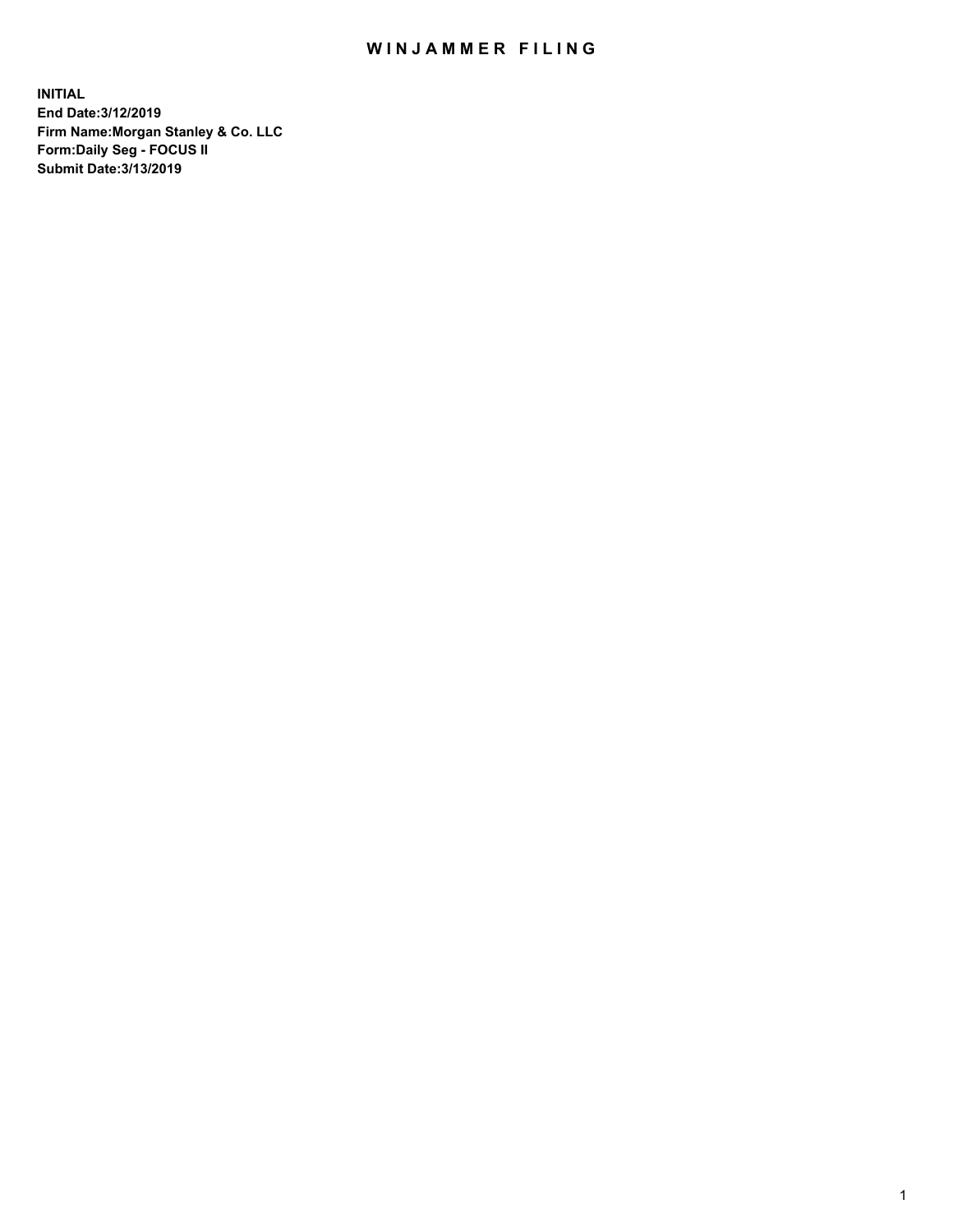**INITIAL End Date:3/12/2019 Firm Name:Morgan Stanley & Co. LLC Form:Daily Seg - FOCUS II Submit Date:3/13/2019 Daily Segregation - Cover Page**

| Name of Company                                                                                                                                                                                                                                                                                                                | Morgan Stanley & Co. LLC                               |
|--------------------------------------------------------------------------------------------------------------------------------------------------------------------------------------------------------------------------------------------------------------------------------------------------------------------------------|--------------------------------------------------------|
| <b>Contact Name</b>                                                                                                                                                                                                                                                                                                            | <b>Ikram Shah</b>                                      |
| <b>Contact Phone Number</b>                                                                                                                                                                                                                                                                                                    | 212-276-0963                                           |
| <b>Contact Email Address</b>                                                                                                                                                                                                                                                                                                   | Ikram.shah@morganstanley.com                           |
| FCM's Customer Segregated Funds Residual Interest Target (choose one):<br>a. Minimum dollar amount: ; or<br>b. Minimum percentage of customer segregated funds required:% ; or<br>c. Dollar amount range between: and; or<br>d. Percentage range of customer segregated funds required between:% and%.                         | 235,000,000<br><u>0</u><br><u>0 0</u><br>0 Q           |
| FCM's Customer Secured Amount Funds Residual Interest Target (choose one):<br>a. Minimum dollar amount: ; or<br>b. Minimum percentage of customer secured funds required:%; or<br>c. Dollar amount range between: and; or<br>d. Percentage range of customer secured funds required between:% and%.                            | 140,000,000<br><u>0</u><br><u>00</u><br>0 <sub>0</sub> |
| FCM's Cleared Swaps Customer Collateral Residual Interest Target (choose one):<br>a. Minimum dollar amount: ; or<br>b. Minimum percentage of cleared swaps customer collateral required:% ; or<br>c. Dollar amount range between: and; or<br>d. Percentage range of cleared swaps customer collateral required between:% and%. | 92,000,000<br><u>0</u><br><u>00</u><br>0 <sub>0</sub>  |

Attach supporting documents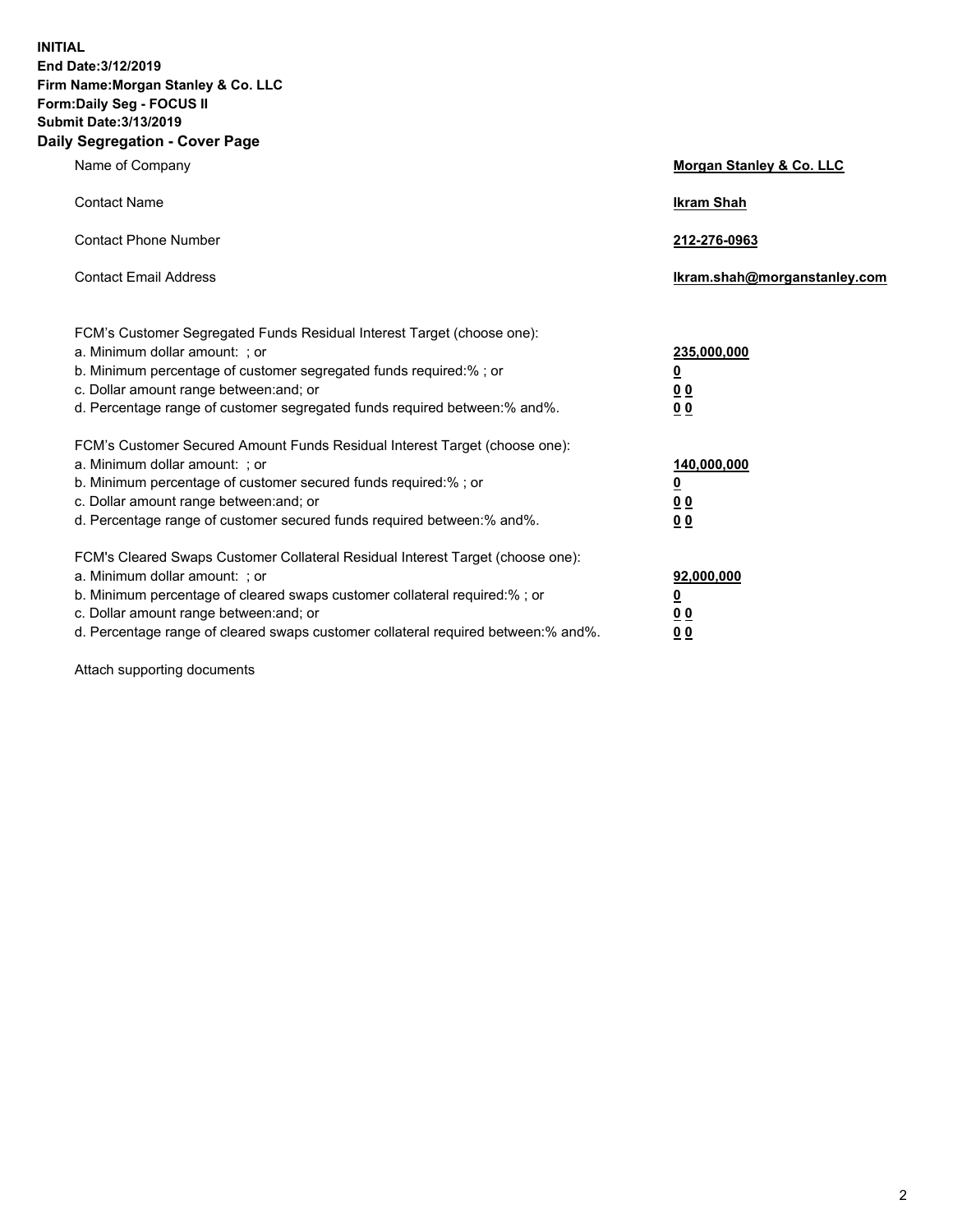## **INITIAL End Date:3/12/2019 Firm Name:Morgan Stanley & Co. LLC Form:Daily Seg - FOCUS II Submit Date:3/13/2019 Daily Segregation - Secured Amounts**

|                | Foreign Futures and Foreign Options Secured Amounts                                         |                                              |
|----------------|---------------------------------------------------------------------------------------------|----------------------------------------------|
|                | Amount required to be set aside pursuant to law, rule or regulation of a foreign            | $0$ [7305]                                   |
|                | government or a rule of a self-regulatory organization authorized thereunder                |                                              |
| 1.             | Net ledger balance - Foreign Futures and Foreign Option Trading - All Customers             |                                              |
|                | A. Cash                                                                                     | 3,193,828,261 [731                           |
|                | B. Securities (at market)                                                                   | 2,084,490,295 [731                           |
| 2.             | Net unrealized profit (loss) in open futures contracts traded on a foreign board of trade   | 184,334,389 [7325]                           |
| 3.             | Exchange traded options                                                                     |                                              |
|                | a. Market value of open option contracts purchased on a foreign board of trade              | 7,089,717 [7335]                             |
|                | b. Market value of open contracts granted (sold) on a foreign board of trade                | -10,049,504 [7337]                           |
| 4.             | Net equity (deficit) (add lines 1.2. and 3.)                                                | 5,459,693,158 [734                           |
| 5.             | Account liquidating to a deficit and account with a debit balances - gross amount           | 17,979,010 [7351]                            |
|                | Less: amount offset by customer owned securities                                            | -17,114,546 <sup>[7352]</sup>                |
| 6.             | Amount required to be set aside as the secured amount - Net Liquidating Equity              | 5,460,557,622 [735                           |
|                | Method (add lines 4 and 5)                                                                  |                                              |
| 7.             | Greater of amount required to be set aside pursuant to foreign jurisdiction (above) or line | 5,460,557,622 [736                           |
|                | 6.                                                                                          |                                              |
|                | FUNDS DEPOSITED IN SEPARATE REGULATION 30.7 ACCOUNTS                                        |                                              |
| 1.             | Cash in banks                                                                               |                                              |
|                | A. Banks located in the United States                                                       | 452,705,151 [7500]                           |
|                | B. Other banks qualified under Regulation 30.7                                              | 980,144,020 [7520]                           |
|                |                                                                                             | [7530]                                       |
| 2.             | Securities                                                                                  |                                              |
|                | A. In safekeeping with banks located in the United States                                   | 88,299,315 [7540]                            |
|                | B. In safekeeping with other banks qualified under Regulation 30.7                          | 0 [7560] 88,299,31                           |
| 3.             | Equities with registered futures commission merchants                                       |                                              |
|                | A. Cash                                                                                     | 7,009,426 [7580]                             |
|                | <b>B.</b> Securities                                                                        | $0$ [7590]                                   |
|                | C. Unrealized gain (loss) on open futures contracts                                         | 398,883 [7600]                               |
|                | D. Value of long option contracts                                                           | $0$ [7610]                                   |
| 4.             | E. Value of short option contracts                                                          | 0 [7615] 7,408,309                           |
|                | Amounts held by clearing organizations of foreign boards of trade<br>A. Cash                | $0$ [7640]                                   |
|                | <b>B.</b> Securities                                                                        | $0$ [7650]                                   |
|                | C. Amount due to (from) clearing organization - daily variation                             | $0$ [7660]                                   |
|                | D. Value of long option contracts                                                           | $0$ [7670]                                   |
|                | E. Value of short option contracts                                                          | 0 [7675] 0 [7680]                            |
| 5.             | Amounts held by members of foreign boards of trade                                          |                                              |
|                | A. Cash                                                                                     | 1,946,996,276 [770                           |
|                | <b>B.</b> Securities                                                                        | 1,996,190,980 [771                           |
|                | C. Unrealized gain (loss) on open futures contracts                                         | 183,935,506 [7720]                           |
|                | D. Value of long option contracts                                                           | 7,089,717 [7730]                             |
|                | E. Value of short option contracts                                                          | $-10,049,504$ [7735]                         |
|                |                                                                                             | [7740]                                       |
| 6.             | Amounts with other depositories designated by a foreign board of trade                      | $0$ [7760]                                   |
| 7.             | Segregated funds on hand                                                                    | $0$ [7765]                                   |
| 8.             | Total funds in separate section 30.7 accounts                                               | 5,652,719,770 [777                           |
| 9.             | Excess (deficiency) Set Aside for Secured Amount (subtract line 7 Secured Statement         | 192,162,148 [7380]                           |
|                | Page 1 from Line 8)                                                                         |                                              |
| $\overline{A}$ | .<br>A Australia for Frieder from the composite on                                          | $\overline{110}$ and and $\overline{177001}$ |

- 10. Management Target Amount for Excess funds in separate section 30.7 accounts **140,000,000** [7780]
- 11. Excess (deficiency) funds in separate 30.7 accounts over (under) Management Target **52,162,148** [7785]

 A. Cash **3,193,828,261** [7315] **890,295** [7317]

<mark>9,504</mark> [7337] <mark>393,158</mark> [7345] Less: amount offset by customer owned securities **-17,114,546** [7352] **864,464** [7354] **557,622** [7355]

## **557,622** [7360]

**5,151** [7500] 8. **4. 020** [7520] **1.432,849,171** 

B. 299,315 [7570]

E. Value of short option contracts **0** [7615] **7,408,309** [7620]

 A. Cash **1,946,996,276** [7700] B. Securities **1,996,190,980** [7710] **5,506** [7720] E. Value of short option contracts **-10,049,504** [7735] **4,124,162,975** <mark>8. 19,770</mark> [7770] **192,162,148** [7380]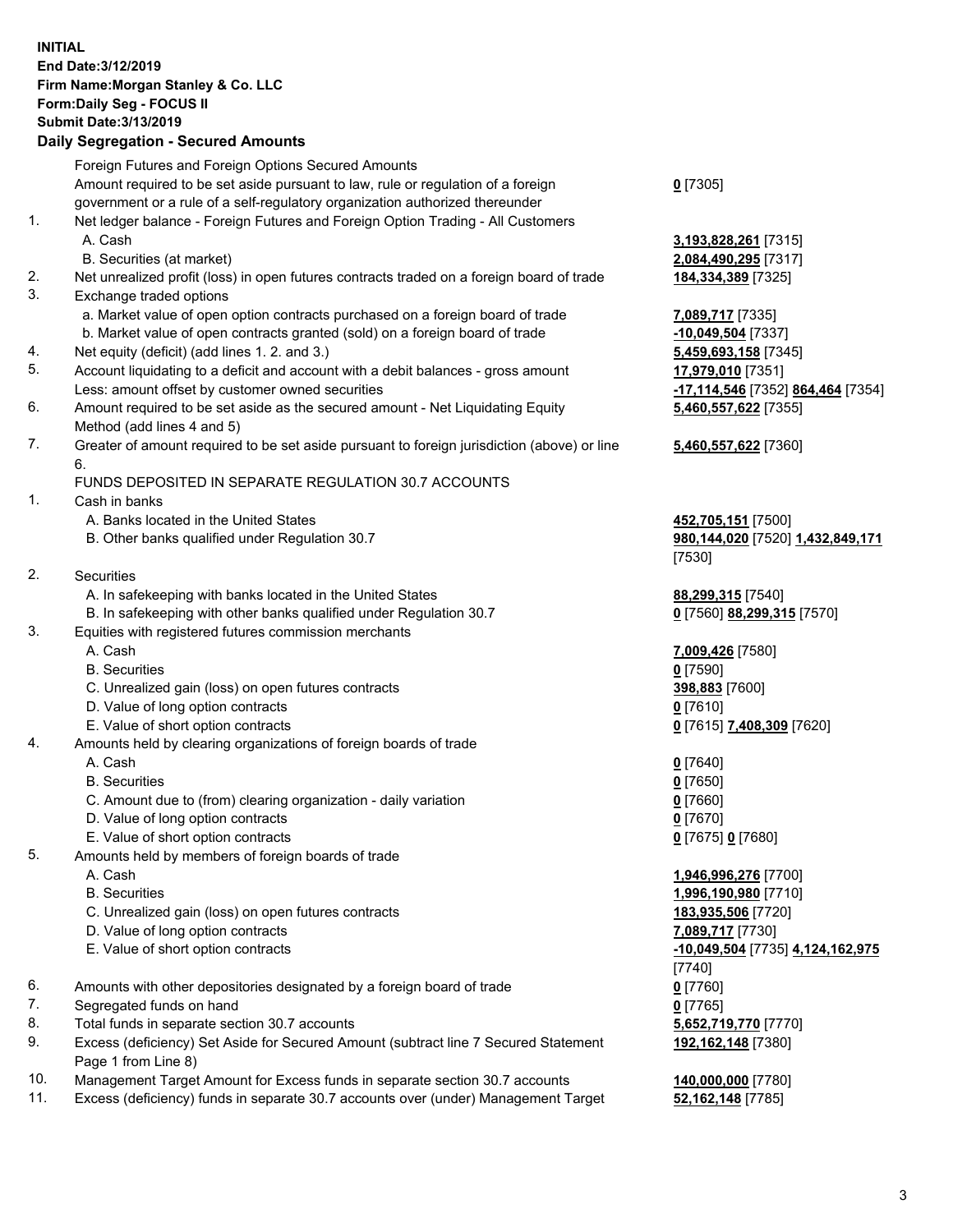**INITIAL End Date:3/12/2019 Firm Name:Morgan Stanley & Co. LLC Form:Daily Seg - FOCUS II Submit Date:3/13/2019 Daily Segregation - Segregation Statement** SEGREGATION REQUIREMENTS(Section 4d(2) of the CEAct) 1. Net ledger balance A. Cash **9,428,547,809** [7010] B. Securities (at market) **6,365,240,339** [7020] 2. Net unrealized profit (loss) in open futures contracts traded on a contract market **1,001,964,815** [7030] 3. Exchange traded options A. Add market value of open option contracts purchased on a contract market **230,744,884** [7032] B. Deduct market value of open option contracts granted (sold) on a contract market **-220,520,184** [7033] 4. Net equity (deficit) (add lines 1, 2 and 3) **16,805,977,663** [7040] 5. Accounts liquidating to a deficit and accounts with debit balances - gross amount **189,595,155** [7045] Less: amount offset by customer securities **-188,665,773** [7047] **929,382** [7050] 6. Amount required to be segregated (add lines 4 and 5) **16,806,907,045** [7060] FUNDS IN SEGREGATED ACCOUNTS 7. Deposited in segregated funds bank accounts A. Cash **4,397,498,712** [7070] B. Securities representing investments of customers' funds (at market) **0** [7080] C. Securities held for particular customers or option customers in lieu of cash (at market) **584,156,372** [7090] 8. Margins on deposit with derivatives clearing organizations of contract markets A. Cash **6,145,806,318** [7100] B. Securities representing investments of customers' funds (at market) **0** [7110] C. Securities held for particular customers or option customers in lieu of cash (at market) **5,781,083,967** [7120] 9. Net settlement from (to) derivatives clearing organizations of contract markets **164,022,493** [7130] 10. Exchange traded options A. Value of open long option contracts **230,744,885** [7132] B. Value of open short option contracts **-220,520,184** [7133] 11. Net equities with other FCMs A. Net liquidating equity **11,609,490** [7140] B. Securities representing investments of customers' funds (at market) **0** [7160] C. Securities held for particular customers or option customers in lieu of cash (at market) **0** [7170] 12. Segregated funds on hand **0** [7150] 13. Total amount in segregation (add lines 7 through 12) **17,094,402,053** [7180] 14. Excess (deficiency) funds in segregation (subtract line 6 from line 13) **287,495,008** [7190] 15. Management Target Amount for Excess funds in segregation **235,000,000** [7194]

16. Excess (deficiency) funds in segregation over (under) Management Target Amount Excess

**52,495,008** [7198]